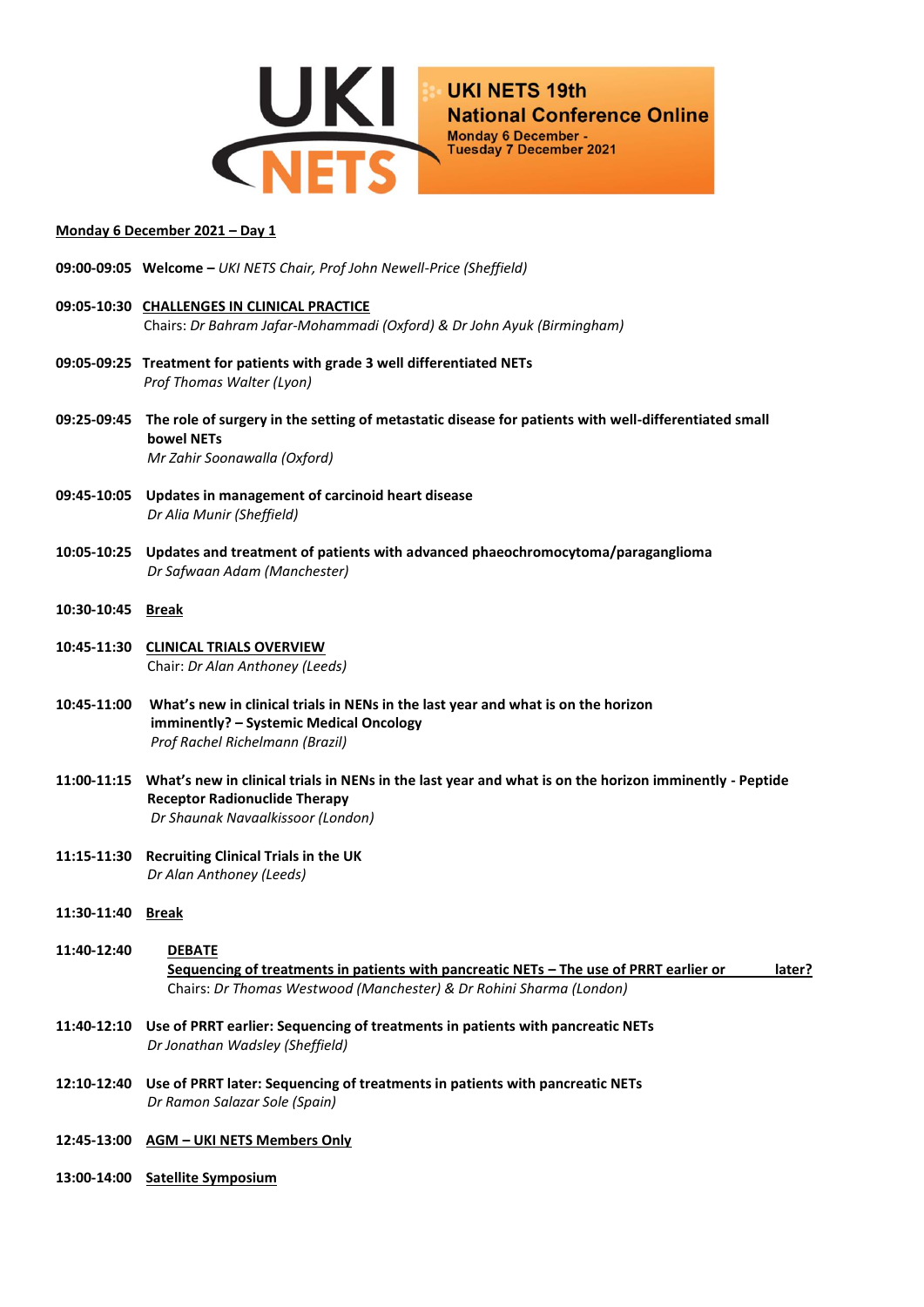

## **Tuesday 7 December 2021 – Day 2**

| 08:00-09:00 | <b>National Pilot of Liver Transplantation in NETs</b>                                                     |
|-------------|------------------------------------------------------------------------------------------------------------|
|             | Chairs: Dr Alia Munir (Sheffield), Dr Christos Toumpanakis (London) & Mr Thomas Armstrong (Southampton)    |
| 08:00-08:10 | "Evolving Liver Transplant Policy in the UK"                                                               |
|             | Professor Douglas Thorburn, Chair of Liver Advisory Group                                                  |
| 08:10-08:20 | "Liver Transplantation for NET Liver Metastases - Patient Selection"                                       |
|             | Dr Tahir Shah, Liver Transplant Physician & Birmingham NET Centre Lead                                     |
| 08:20-08:30 | "Case Study: Patient Presentation"                                                                         |
|             | Ms Stacey Smith                                                                                            |
| 08:30-08:40 | "MDT Panel Discussion"                                                                                     |
|             | Dr Mona Elshafie (Birmingham), Dr Simon Hughes, Mr Samuel Ford & Mr Bobby Dasari                           |
| 08:40-09:00 | <b>Audience Questions</b>                                                                                  |
| 09:00-10:30 | 'Challenging the Experts' - Live NET MDT session:                                                          |
|             | Chairs: Dr Mairéad McNamara (Manchester) & Mr Mike Tadman (Oxford)                                         |
|             | <b>Expert Panel:</b>                                                                                       |
|             | <b>Pathologist Panelist</b>                                                                                |
|             | Dr Mona Elshafie (Birmingham)                                                                              |
|             | <b>Nuclear Medicine Panelist</b>                                                                           |
|             | Dr Amy Eccles (London)                                                                                     |
|             | <b>NET CNS Panelist</b>                                                                                    |
|             | Ms Christina Nuttall (Manchester)                                                                          |
|             | <b>Surgical Panelist</b>                                                                                   |
|             | Mr Thomas Armstrong (Southampton)                                                                          |
|             | <b>Gastroenterologist Panelist</b>                                                                         |
|             | Dr David Reffitt (London)                                                                                  |
|             | <b>Endocrinologist Panelist</b>                                                                            |
|             | Dr Ruth Casey (Cambridge)                                                                                  |
|             | <b>Medical Oncologist Panelist</b>                                                                         |
|             | Dr Daniel Krell (London)                                                                                   |
| 09:00-09:30 | Presentation 1 - "Metastatic Mixed VIPoma/PPoma-Induced Diarrhoea Causing Renal Failure"                   |
|             | Dr George Brown (University Hospital, Southampton, UK)                                                     |
| 09:30-10:00 | Presentation 2 - "Mesenteric variceal haemorrhage and ectopic Cushing's syndrome as presenting features of |
|             | a pancreatic neuroendocrine tumour recurrence"                                                             |
|             | Dr Scott Weerasuriya & Dr Kieran Palmer (Kings College Hospital, London, UK)                               |
| 10:00-10:30 | Presentation 3 - "Neuroendocrine Neoplasms: How de-differentiation may alter management"                   |
|             | Dr Simon Gray (The Christie NHS Foundation Trust, Manchester, UK)                                          |